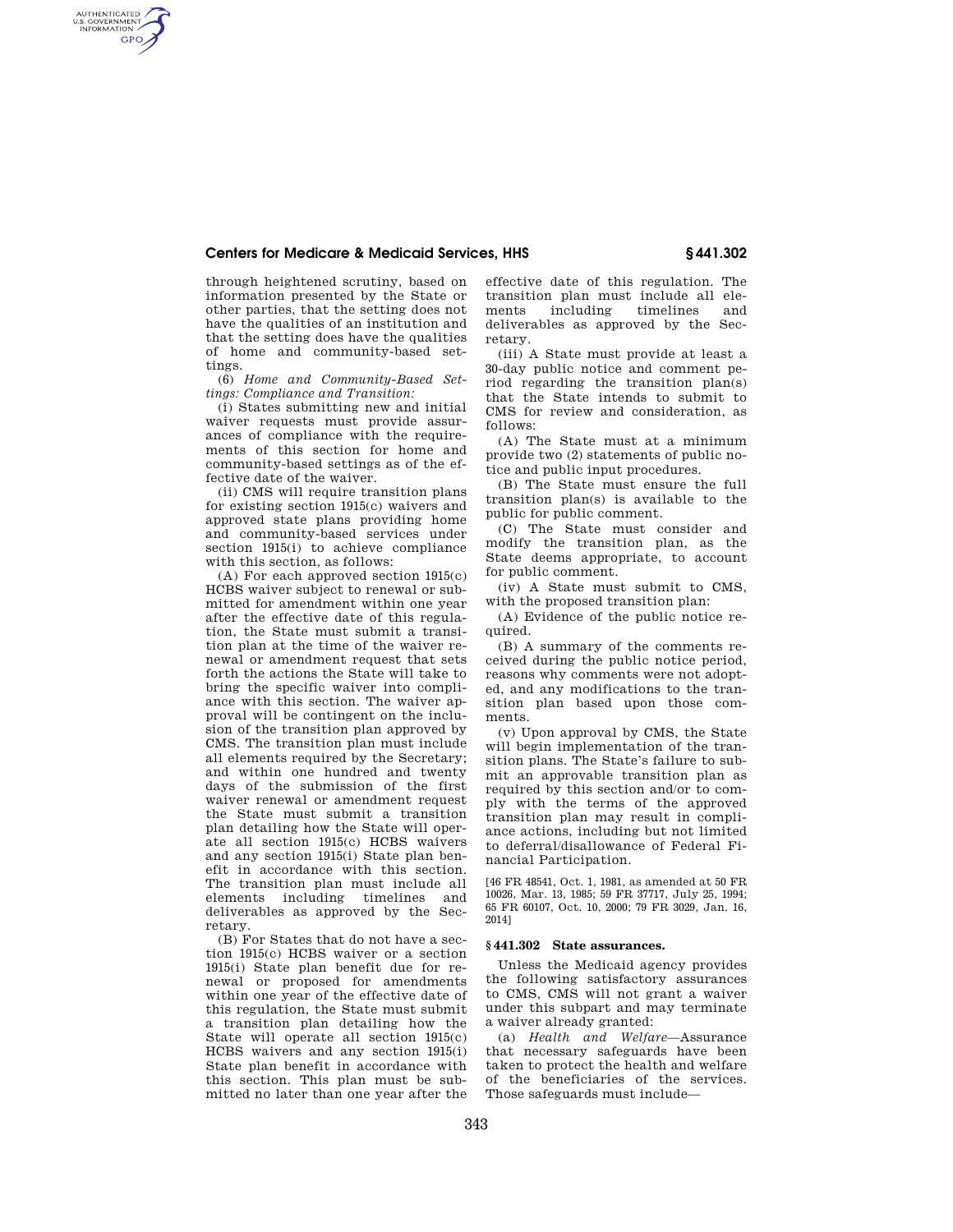**§ 441.302 42 CFR Ch. IV (10–1–14 Edition)** 

(1) Adequate standards for all types of providers that provide services under the waiver;

(2) Assurance that the standards of any State licensure or certification requirements are met for services or for individuals furnishing services that are provided under the waiver; and

(3) Assurance that all facilities covered by section 1616(e) of the Act, in which home and community-based services will be provided, are in compliance with applicable State standards that meet the requirements of 45 CFR part 1397 for board and care facilities.

(4) Assurance that the State is able to meet the unique service needs of the individuals when the State elects to serve more than one target group under a single waiver, as specified in  $§441.301(b)(6).$ 

(i) On an annual basis the State will include in the quality section of the CMS–372 form (or any successor form designated by CMS) data that indicates the State continues to serve multiple target groups in the single waiver and that a single target group is not being prioritized to the detriment of other groups.

(ii) [Reserved]

(5) Assurance that services are provided in home and community based settings, as specified in  $\frac{441.301(c)}{4}$ .<br>(b) Financial accountability The

(b) *Financial accountability* agency will assure financial accountability for funds expended for home and community-based services, provide for an independent audit of its waiver program (except as CMS may otherwise specify for particular waivers), and it will maintain and make available to HHS, the Comptroller General, or other designees, appropriate records documenting the cost of services provided under the waiver, including reports of any independent audits conducted.

(c) *Evaluation of need.* Assurance that the agency will provide for the following:

(1) *Initial evaluation.* An evaluation of the need for the level of care provided in a hospital, a NF, or an ICF/IID when there is a reasonable indication that a beneficiary might need the services in the near future (that is, a month or less) unless he or she receives home or community-based services. For purposes of this section, ''evaluation'' means a review of an individual beneficiary's condition to determine—

(i) If the beneficiary requires the level of care provided in a hospital as defined in §440.10 of this subchapter, a NF as defined in section 1919(a) of the Act, or an ICF/IID as defined by §440.150 of this subchapter; and

(ii) That the beneficiary, but for the provision of waiver services, would otherwise be institutionalized in such a facility.

(2) *Periodic reevaluations.* Reevaluations, at least annually, of each beneficiary receiving home or communitybased services to determine if the beneficiary continues to need the level of care provided and would, but for the provision of waiver services, otherwise be institutionalized in one of the following institutions:

(i) A hospital;

(ii) A NF; or

(iii) An ICF/IID.

(d) *Alternatives*—Assurance that when a beneficiary is determined to be likely to require the level of care provided in a hospital, NF, or ICF/IID, the beneficiary or his or her legal representative will be—

(1) Informed of any feasible alternatives available under the waiver; and

(2) Given the choice of either institutional or home and community-based services.

(e) *Average per capita expenditures.* Assurance that the average per capita fiscal year expenditures under the waiver will not exceed 100 percent of the average per capita expenditures that would have been made in the fiscal year for the level of care provided in a hospital, NF, or ICF/IID under the State plan had the waiver not been granted.

(1) These expenditures must be reasonably estimated and documented by the agency.

(2) The estimate must be on an annual basis and must cover each year of the waiver period.

(f) *Actual total expenditures.* Assurance that the agency's actual total expenditures for home and communitybased and other Medicaid services under the waiver and its claim for FFP in expenditures for the services provided to beneficiaries under the waiver